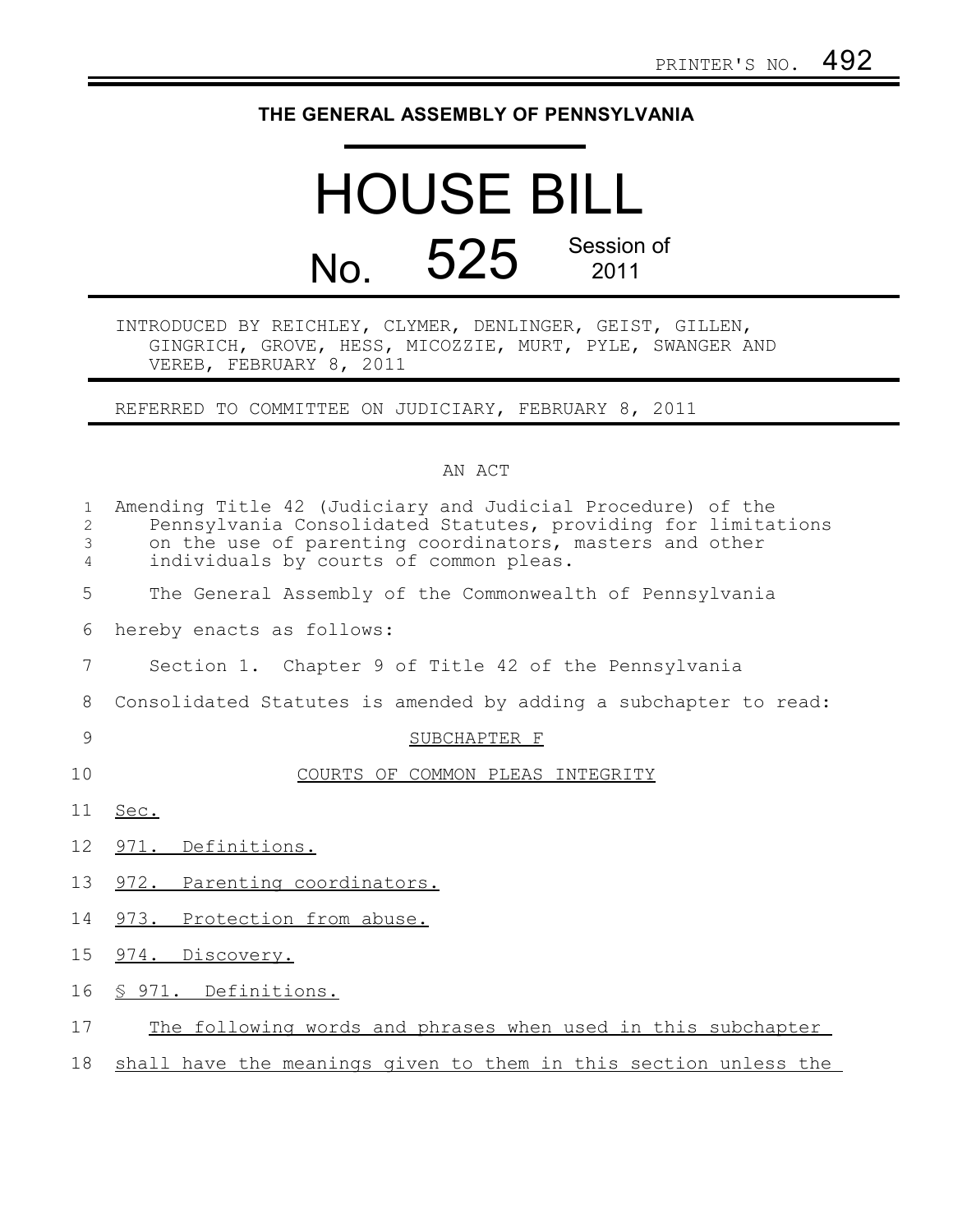| 1           | context clearly indicates otherwise:                            |
|-------------|-----------------------------------------------------------------|
| 2           | "Action." All proceedings for custody and proceedings for       |
| 3           | modification of prior orders of any court.                      |
| 4           | "Discovery." The pretrial practice utilized in civil            |
| 5           | litigation by a party to obtain facts and information from the  |
| 6           | other party in order to assist in the preparation for trial,    |
| 7           | including, but not limited to, depositions, interrogatories,    |
| 8           | production of documents or things and physical and mental       |
| $\mathsf 9$ | examinations.                                                   |
| 10          | "Parenting coordinator." An individual, including a             |
| 11          | psychologist, licensed social worker, member of the clergy or   |
| 12          | attorney, who a judge of a court of common pleas has appointed  |
| 13          | to assist the parties in implementing custody arrangements and  |
| 14          | in resolving related issues regarding parenting about which the |
| 15          | parties do not agree.                                           |
| 16          | <u>§ 972. Parenting coordinators.</u>                           |
| 17          | In an action involving custody of a child, the following        |
| 18          | apply:                                                          |
| 19          | (1) A judge of a court of common pleas shall have no            |
| 20          | authority to appoint a parenting coordinator in an action       |
| 21          | involving custody of a child. Any decision rendered by a        |
| 22          | parenting coordinator shall be void.                            |
| 23          | In an action involving custody of a child, a judge<br>(2)       |
| 24          | of a court of common pleas may appoint a conciliator, a         |
| 25          | mediator, an evaluator, a counselor, a hearing officer or       |
| 26          | conference officer and any other individual authorized by       |
| 27          | statute.                                                        |
| 28          | Nothing in this section shall be construed to<br>(3)            |
| 29          | prevent a judge of a court of common pleas from appointing an   |
| 30          | attorney to represent a child in a custody action pursuant to   |
|             | 20110HB0525PN0492<br>$-2 -$                                     |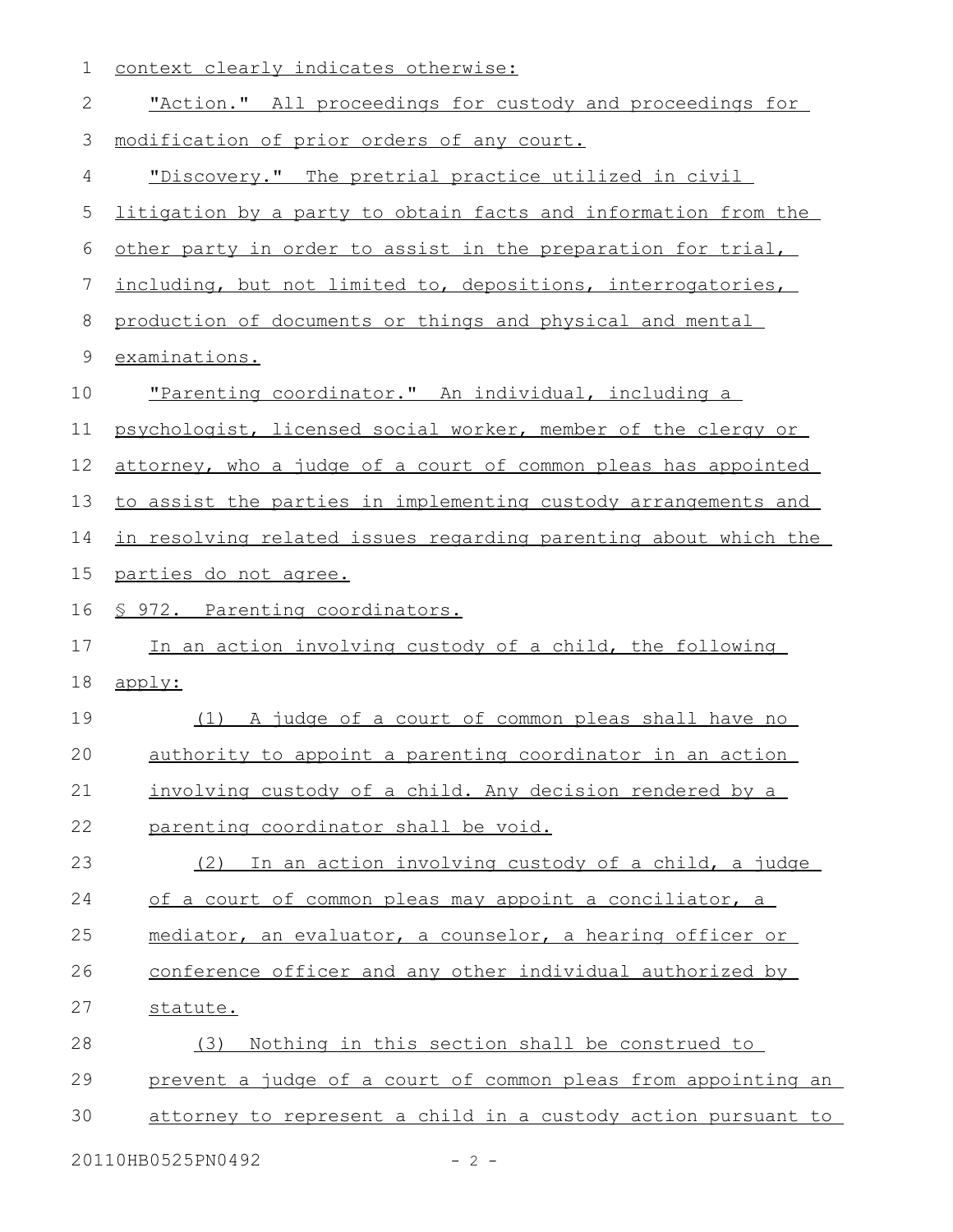| $\mathbf 1$ | Pa.R.C.P. No. 1915.11 (relating to appointment of attorney      |
|-------------|-----------------------------------------------------------------|
| 2           | for child. interrogation of child. attendance of child at       |
| 3           | hearing or conference).                                         |
| 4           | § 973. Protection from abuse.                                   |
| 5           | The following apply:                                            |
| 6           | (1)<br>Except as provided in paragraph (2), in a matter         |
| 7           | arising under the 23 Pa.C.S. Ch. 61 (relating to protection     |
| 8           | from abuse), a judge of a court of common pleas shall have no   |
| 9           | authority to appoint a master or other individual who is not    |
| 10          | a judge to hear a matter arising under 23 Pa.C.S. Ch. 61.       |
| 11          | Except as provided in paragraph (2), any decision rendered by   |
| 12          | <u>a master or individual other than a judge appointed by a</u> |
| 13          | judge of the court of common pleas in a matter arising under    |
| 14          | 23 Pa.C.S. Ch. 61 shall be void.                                |
| 15          | (2) In accordance with 23 Pa.C.S. \$ 6110 (relating to          |
| 16          | emergency relief by minor judiciary), a hearing officer or      |
| 17          | master for emergency relief may be appointed to hear and        |
| 18          | decide matters involving emergency relief under 23 Pa.C.S.      |
| 19          | Ch. 61. Orders entered by a hearing officer or master for       |
| 20          | emergency relief shall be certified to the court of common      |
| 21          | pleas as provided in 23 Pa.C.S. § 6110.                         |
| 22          | Nothing in this section shall be construed to<br>(3)            |
| 23          | prevent the President Judge of the Philadelphia Municipal       |
| 24          | Court from appointing masters in proceedings under 23 Pa.C.S    |
| 25          | Ch. 61 as set forth in section 1126 (relating to masters).      |
| 26          | (4) For purposes of this section, the terms "hearing            |
| 27          | officer" and "master for emergency relief" shall have the       |
| 28          | meanings given to them in 23 Pa.C.S. \$ 6102 (relating to       |
| 29          | definitions).                                                   |
| 30          | <u>§ 974. Discovery.</u>                                        |

20110HB0525PN0492 - 3 -